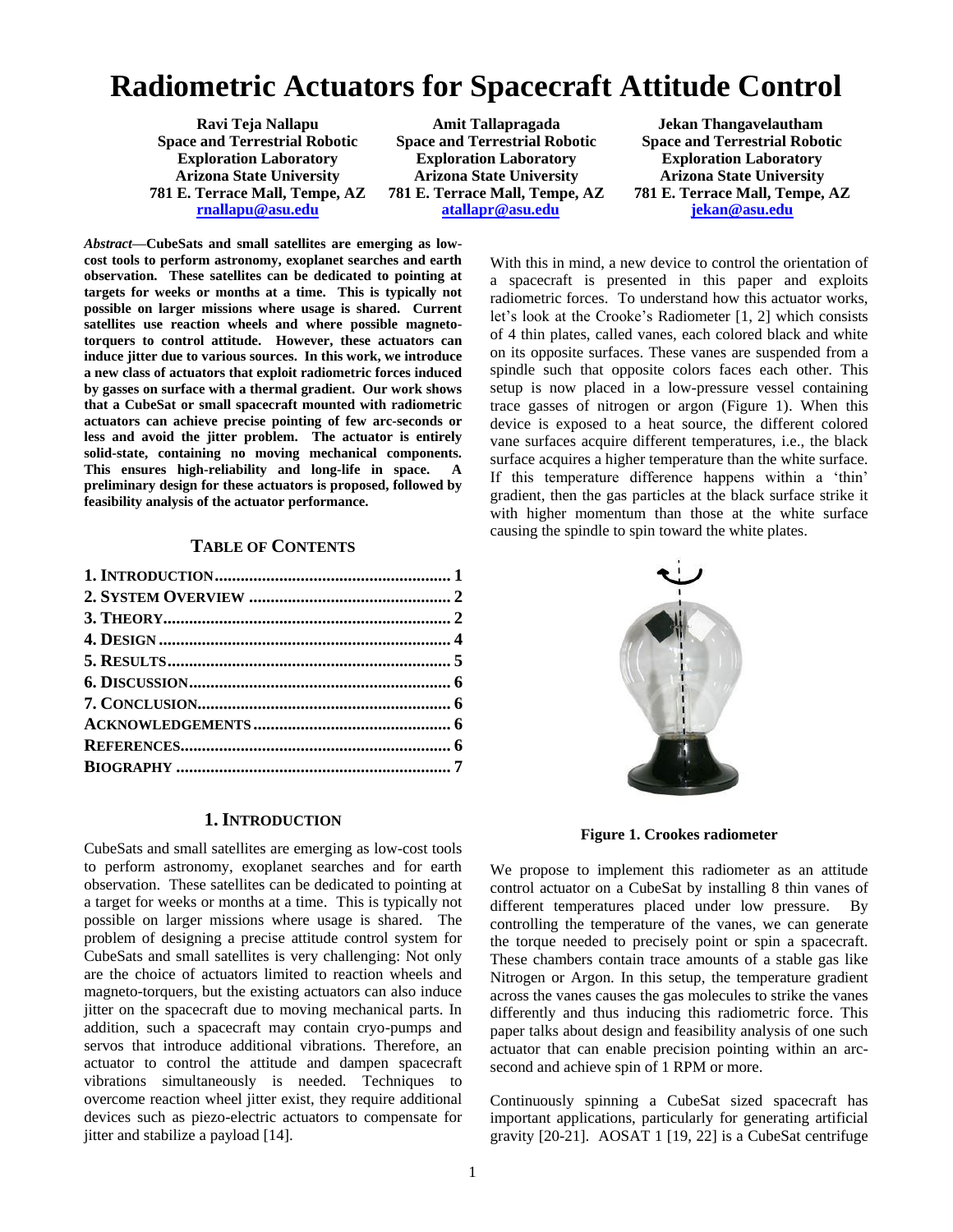science laboratory under development and can potentially benefit from this technology for attitude control. Use of radiometric actuators could replace expensive reaction wheels.

The rest of this paper is organized as follows: We present a system overview of the proposed actuators in Section 2. This is followed by brief discussion of the theory behind the operation of these actuators in Section 3. Section 4 presents detailed description of the actuator design. In section 5 we present the results of simulations performed on the theoretical design mentioned in the previous section. This is followed by a discussion and conclusions in Section 6 and 7 respectively.

## **2. SYSTEM OVERVIEW**

<span id="page-1-0"></span>The proposed actuator uses the principle of radiometric forces discussed in Section 1. Figure 2 shows a conceptual actuator.



**Figure 2. Concept radiometric actuator**

This actuator is designed to fit on each face of a 3U CubeSat. It contains a partial vacuum chamber filled with trace amounts of a stable gas such as Argon or Nitrogen. Eight vanes are arranged in the form of a two  $2 \times 2$  matrix. These matrices are mounted to the chamber as shown in Figure 2. The temperature of each vanes can be controlled using Thermo-Electric Devices (TEDs).

The radiometric forces are only effective when the temperature difference exists in a small gradient, so by spacing the 2 vane matrices 'close'—on the order of the mean free path of the gas [3], this will be discussed in Section 4. Thus, by controlling the temperature of the vanes, the direction of the gradient can be changed, thus changing the direction of gas flow. This induces forces on the vanes, thus causing the whole setup to rotate in space.

Figure 3 presents a diagram of the proposed actuators. The actuators require a micro-controller that implements a feedback control system that takes in measured angle and angular velocity from an IMU, together with temperatures readings from the vanes. The output from the controller consists of a series of commands to the heating and cooling elements of the vanes. These sensory inputs are then use to precisely control the heating and cooling elements.



**Figure 3. Schematic of the radiometric actuator**

# **3. THEORY**

<span id="page-1-1"></span>Radiometric forces are caused by the interplay of two phenomena: The thermal creep forces or the shear force  $(F<sub>S</sub>)$ , and the normal force or the pressure force  $(F<sub>N</sub>)$ , as show in Figure 4. A brief introduction to these forces along with a summary of the models will be presented here.

Consider a hot-cold vane pair as shown in Figure 4. Assume the two vanes to be geometrically identical, and be made of same material, with a length, *l*, and width, *w*. Without loss of generality let one of the vanes be hotter than the other with a temperature  $T_h$ , and let the colder vane have a temperature  $T_c$ . Let the two vanes contribute an effective thickness, *d*, and finally let this setup be placed in a partial vacuum chamber with a gas having a mean free path, *λ*, and have a temperature, *T*. This is a modified setup than the one observed described by Sandurra [3], however the same reasoning has been applied by Selden and Galande [5], for a setup comparable to our radiometric actuator.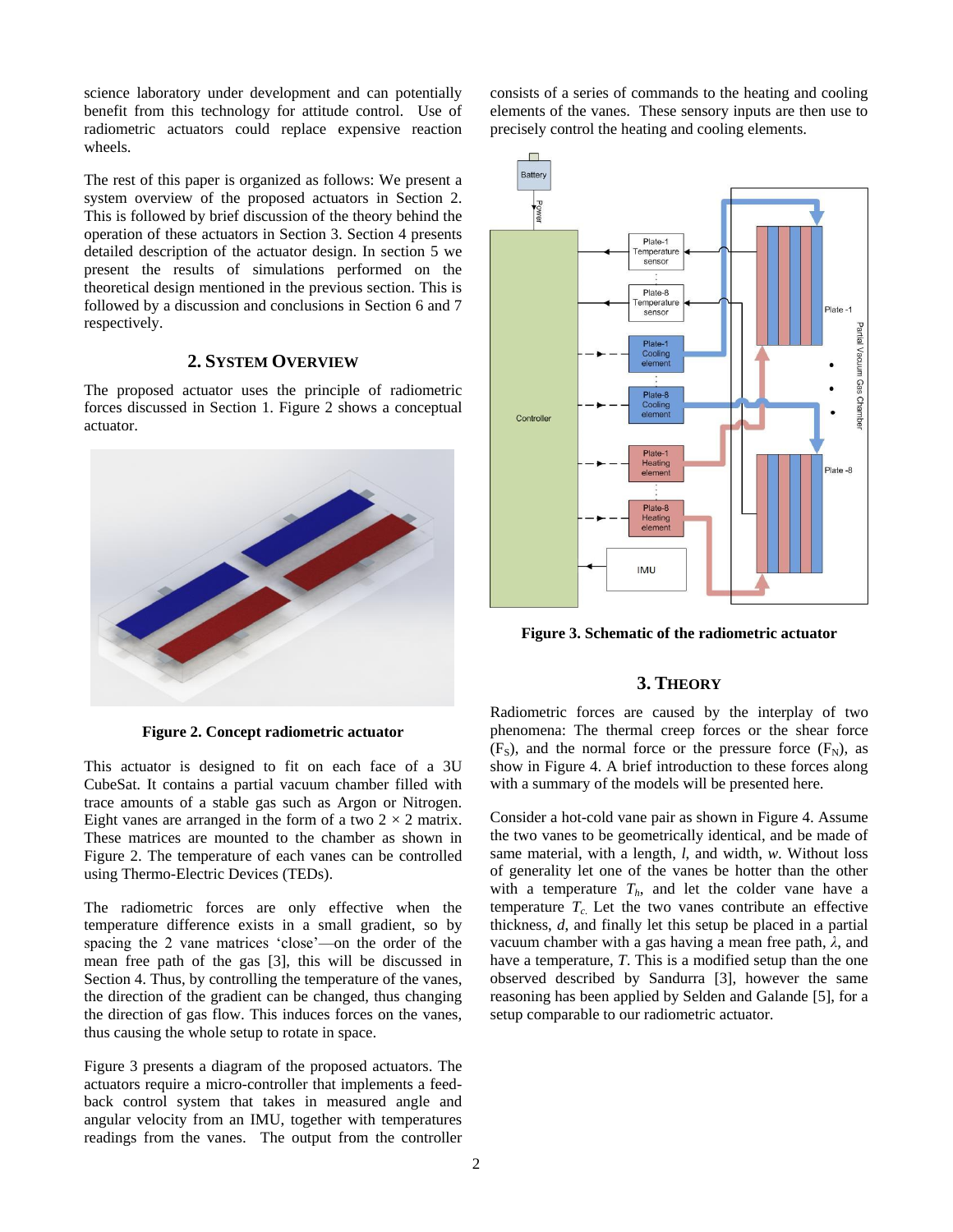

**Figure 4. Vanes creating the temperature gradient**

#### *Normal Force*

Since the gas is heated unequally on either side of the vanes, the molecules on one side strike the vane with higher velocities than those striking on the colder side. Because of this difference in the momentum deposition, a net force towards the cold side is generated. This is the normal force  $(F_N)$ . This force was for a while thought to be the only cause for the Crooke's radiometer. However, it was argued and shown later that if this was the only cause, the radiometer would eventually slowdown, because equilibrium would eventually be reached.

#### *Shear Force*

The shear force or the thermal creep force is caused because of the molecules striking at the hot-cold interface along the vane thickness as shown in Figure 4. This force is an important cause for a steady-state spin of the radiometer. It is important here that the length of the gradient, in this case the combined thickness *d*, be comparable to mean free path *λ* of the gas molecules considered. If this requirement is not met, the gas collisions dominate and the creep force vanishes.

Sandurra in [6] derived expressions for these two forces by solving the Boltzmann's equation with a BGK approximation [17-18], which is given by the following:

$$
F_N = (2 - \alpha) \frac{15}{32\sqrt{2}\pi} \frac{k}{\sigma^2} \frac{\Delta T}{d} (\lambda P) \qquad (1)
$$

and,

$$
F_{\rm s} = \frac{15}{64\sqrt{2}\pi} \frac{k}{\sigma^2} \alpha \frac{\Delta T}{\lambda} \text{ (dP)} \tag{2}
$$

Where *k* is the Boltzmann's constant, and  $\alpha$  is the accommodation coefficient of the vane surfaces which is the fraction of total number of collisions that are diffuse, *σ* is the diameter of the gas molecules. *P* is the perimeter of the vane surfaces and,

$$
P = 2(l + w). \tag{3}
$$

If the vanes have a larger thickness than the length  $(t > 1)$ , the shear forces dominate, and if we have narrow vanes where  $(t < 1)$ , the normal force dominates [6]. Now if we define the Local Knudsen Number Kn [3,6] as:

$$
Kn = \frac{\lambda}{d} \tag{4}
$$

and a constant *φ* as:

$$
\varphi = \frac{15}{32\sqrt{2}\pi} \frac{k}{\sigma^2} \tag{5}
$$

Then we can express the total force  $(F_{rad})$  as the sum of these forces as:

$$
F_{\rm rad} = \varphi \Delta T \, P \left[ 2 + \alpha \left( \frac{1}{2Kn} - 1 \right) \right] \tag{6}
$$

Also, from the kinetic theory of gasses [17], the mean free path of a gas at pressure  $P_{gas}$  given by:

$$
\lambda = \frac{kT}{\sqrt{2} P_{gas} \sigma} \tag{7}
$$

We refer the reader to Sandurra [6], for a complete understanding of the derivation of Equation (6). One comment that needs to be made here is that if  $\alpha=1$ , i.e., if all the collisions are diffuse, the radiometric force is maximized.

However, the magnitude of the shear force differs from that in (2) because of a reduction in effective area on which the force acts. The existence of multiple temperature gradients is shown in Figure 5. As shown here, at a hot-cold interface 4 gradients come into play. Gradients 1 and 2 and are caused by the temperature difference between ambient air and the hot vane. Gradient 4 produces the dominant force, and thus drives the mechanism. Gradient 2 produces an opposing force to that caused by Gradient 1. However, this can be modeled as a reduction in the main force rather than an extra force. Gradients 1 and 3 produce equal and opposite forces thus nullifying each other. However, they reduce the effective area as shown in Figure 5.



**Figure 5. Reduction in Shear Force**

Because of this modification, the net shear force is given by:

$$
F'_{s} = \frac{x^{15}}{32\sqrt{2}\pi} \frac{k\Delta T\alpha}{\sigma^2} (l' + w') \min\left(\frac{d}{W_{grad}}, 1\right) (8)
$$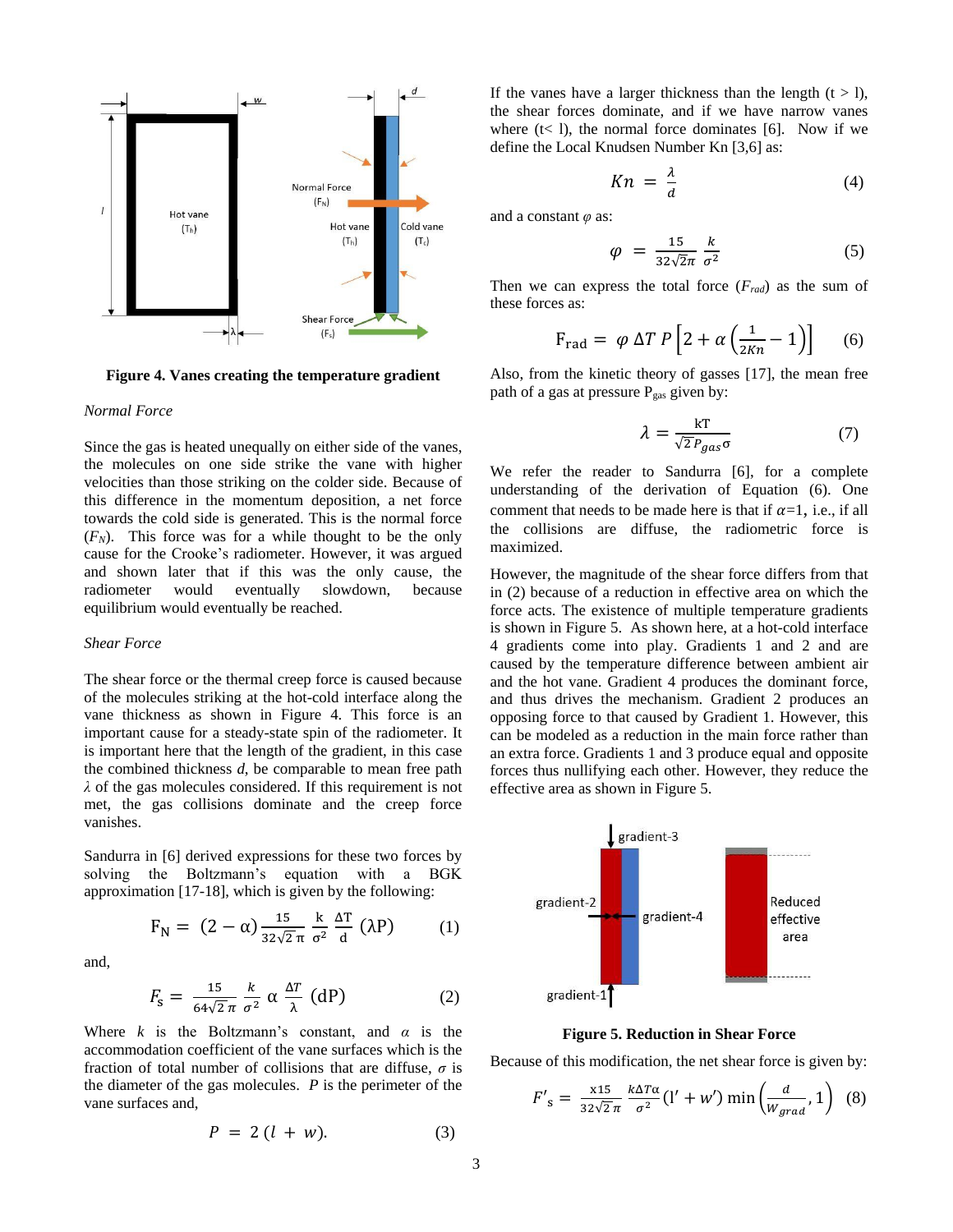where  $l'$  and  $w'$  are the changed effective length and width given by:

$$
l' = l - \beta \lambda \left(\frac{2-\alpha}{\alpha}\right) \tag{9}
$$

and

$$
w' = w - \beta \lambda \left(\frac{2-\alpha}{\alpha}\right) \tag{10}
$$

The effective gradient width in the gas, *wgrad*, is given by:

$$
w_{grad} = d + 2\lambda \left(\frac{2-\alpha}{\alpha}\right) \tag{11}
$$

The parameters  $x$  and  $\beta$  are numerical correction factors that compensate for reduction in the shear force due to Gradient 2, and the reductions due to Gradients 1 and 3, respectively. These are found experimentally, and vary between 0 and 1.

Finally, the net radiometric force generated by the actuator shown in Figure 2 is given by:

$$
F = N(F_N + F'_S). \tag{12}
$$

Where *N* is the total number of hot-cold vane pairs. This linear formulation of the force, is very helpful in gauging the performance of the actuator on the orders of magnitude.

#### **4. DESIGN**

<span id="page-3-0"></span>The problem of designing an actuator can be divided into three major steps: (1) Geometrical Sizing (sizing the vanes and the box), (2) Material Selection (choosing the gas and vane material), and (3) Performance Evaluation (maximum forces and torques generated). This section describes the technical considerations that go into the actuator design for a 3U CubeSat:

#### *Geometrical*

The magnitude of force in Equation (6) is directly proportional to the vane perimeter, it is preferable to have it maximized; Therefore, the actuators can be mounted on the outer surface of the CubeSat as shown in Figure 5 and adhering to the CubeSat standards [15]. This means that the casing has a length of about 34 cm, and a width of 10 cm as shown in Figure 6.

Each vane is about *l*=13 cm in length and *w*=3 cm wide. A nominal thickness of 0.5 mm is considered, therefore the gradient thickness (*d*=1 mm).

The Knudsen number described in Equation (4) is an important parameter for characterizing this force [10]. If the Knudsen number is too small  $(Kn<0.001)$ , then the equations described in Section 3 would not be valid and will have to be replaced by the continuum equations because the system is in the slip flow regime.



**Figure 6. 3U-CubeSat with radiometric actuators**

In the slip flow regime, viscous forces and other losses dominate, and the radiometric effect diminishes. In contrast, if the Knudsen number is high (*Kn*>10) [10-11], then the gas molecules cannot impart sufficient momentum for the motion, this regime is called the free molecular regime. Only when the Knudsen number is between the above two values,  $(0.001 < Kn < 10)$ , we expect the radiometric force to occur. This regime of gas flows is called the transitional regime since both gas and fluid based laws can be applied [10-11]. The existence of a peak force in this domain was proved by [12]. With this in mind, the 2 vane matrices are separated by a distance equal to the mean free path of the gas  $(d = \lambda)$ .

#### *Material*

The vane material strictly speaking has very little impact on the net radiometric force. The accommodation co-efficient is the only surface parameter, and as discussed earlier, the radiometric forces are maximum when *α*=1.

The gas on the other hand has several considerations to be made. A heavier gas has larger diameter, so the force is reduced. Therefore, lighter gases produce more forces. However, Sexl [13] showed that the radiometric force is inversely proportional to the molecular degrees of freedom, which means monoatomic molecules are the most effective ones. Nitrogen however has been used in several radiometric studies in the past because it's easy to obtain and is inert. Helium is the ideal gas for generating radiometric forces, as it's light and inert. However, helium is hard to store for long durations.

The dependence of the mean free path on the gas pressure is presented in Figure 7, as predicted by Equation 7. Since our effective thickness is 1 mm, we note the pressures where the mean free path is 1 mm and this is presented in Table 1.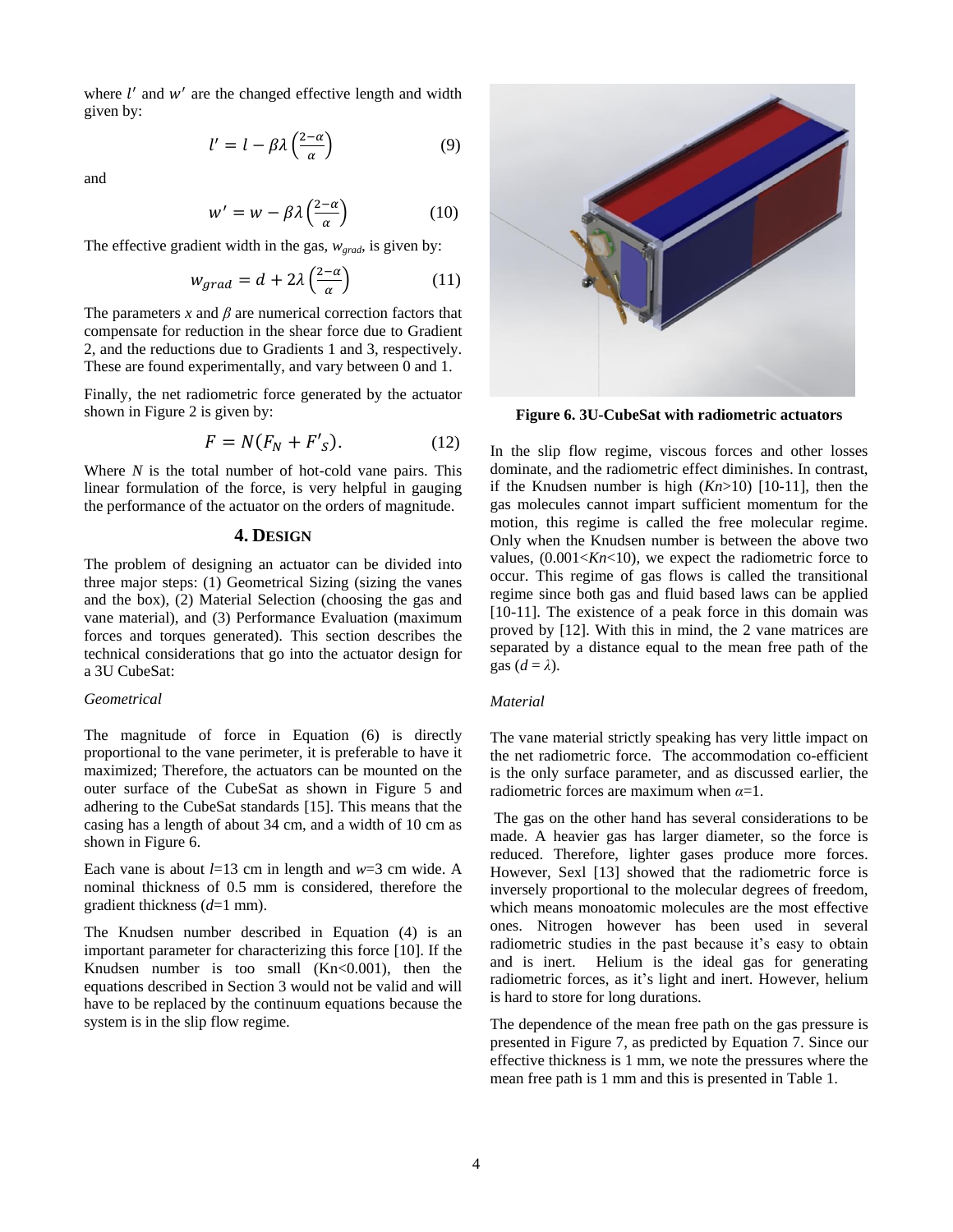

**Figure 7. Dependence of Mean free path on gas pressure**

#### *Performance*

At an Earth-Moon-Sun Lagrange point, Solar Radiation Pressure is the major cause of disturbance torques [14]. Figure 8 shows the variation of solar radiation pressure at 1 AU from the sun, where L-1 and L-2 points can be approximated. It can be seen in Figure 6, that the maximum solar torques can be expected to be 2.1E-9 N-m. So we can design an actuator that can compensate for this disturbance with 10 times its magnitude, i.e., 2.1E-8 N-m. Thus we need to design an actuator that can at least counter act this disturbance.



**Figure 8. SRP Disturbance at 1 AU**

# **5. RESULTS**

A simulation was run to analyze the performance of the above-mentioned design with the parameters  $x=0.5$  and  $β=0.5$ . The results are presented here:

#### *Magnitudes of the components vs. Temperature*

The simulated response of the normal force, and temperature difference for 1 vane-pair is presented in Figure 9, while Figure 10 presents the simulated shear force response.





*Net actuator force vs. Temperature*

The net radiometric force generated per actuator is plotted as a function of the temperature difference between the vane pairs, as shown in Figure 11. As expected, the temperature dependence is linear for all the plots, since ∆T is a common factor for Equations 1, 8, and 12.For the 3U CubeSat proposed, if we assume a moment arm of 5 cm, a tangential force of about 42E-8 N (torque/moment arm) is generated by the solar radiation pressure. The temperature differences required by different gas is shown in Figure 11 and recorded in Table 1. Clearly, this proposed actuator, in theory, can generate enough torque to stabilize a spacecraft from solar radiation disturbance.



**Figure 11. Dependence of Temperature differences on generating the radiometric forces**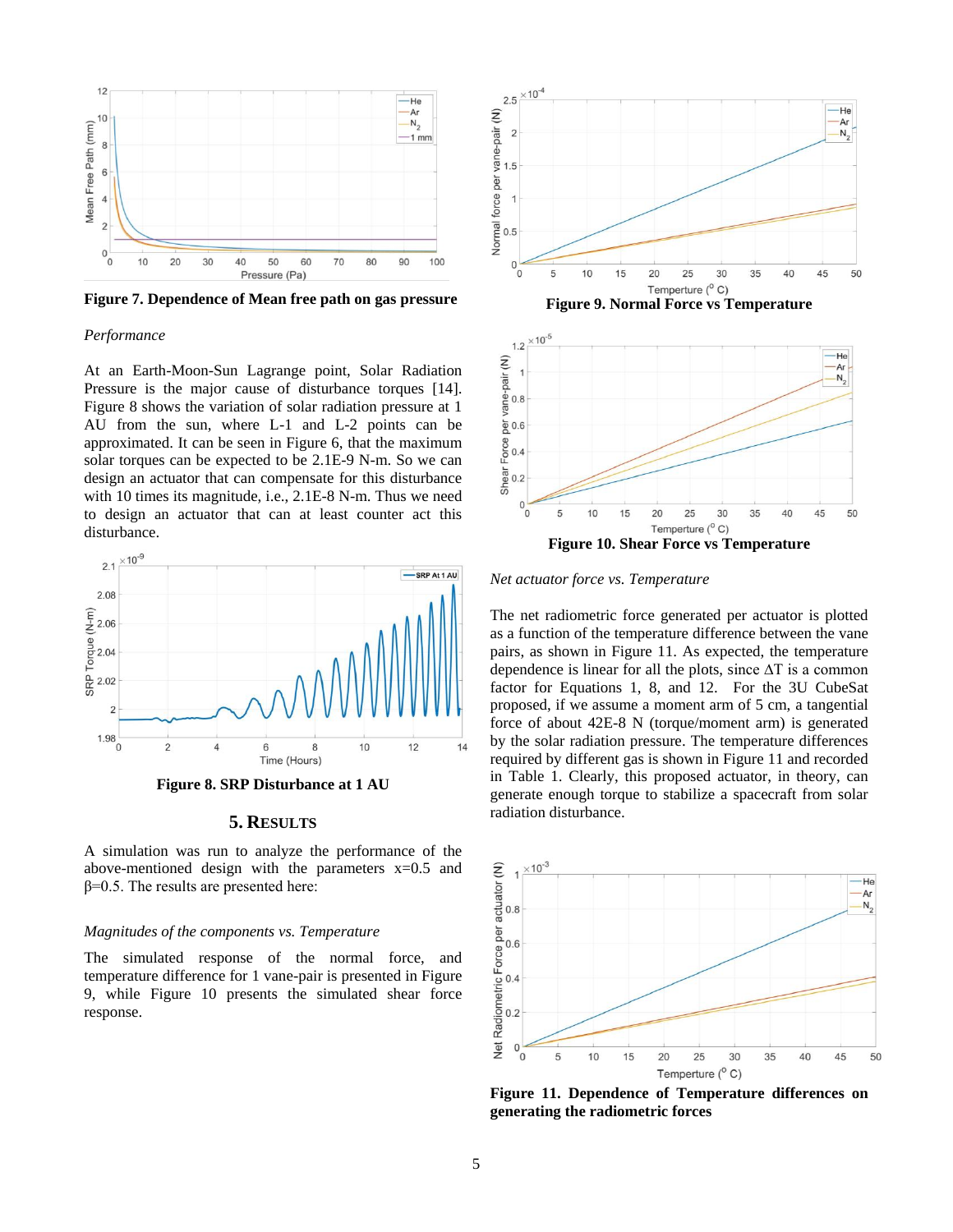| <b>Gas</b> | $\sigma$ (pm) | $P_{gas}(Pa)$ | $\lambda$ (nm) | $\alpha$ | $\Delta T$ (°C) |
|------------|---------------|---------------|----------------|----------|-----------------|
| He         | 260           | 13.52         | 389.1          | 0.51     | 0.024           |
| Ar         | 348           | 7.56          | 217.2          | 0.83     | 0.051           |
| $N_2$      | 364           | 6.87          | 198.5          | 0.79     | 0.055           |

**Table 1. Gas Properties**

# **6. DISCUSSION**

<span id="page-5-0"></span>The proposed actuator design is shown to be suitable for attitude control in deep space. The actuator can compensate for natural disturbances from solar radiation pressure.

The design presented here is based on analytical formulations done by Scandurra, et al. [6] and this model has been known to be experimentally validated. However, Equation 8 is only valid for low to moderate temperature gradients [6]. Therefore, in order to model the actuator, the Boltzmann's transport equation needs to be solved. Computer packages solve them for a given model by using Direct Simulation Monte Carlo (DSMC) technique.

Presently, simulation studies of the actuator are being developed in SPARTA (Stochastic Parallel Rarefied gas Time Accurate solver), which is an open source DSMC tool developed by SANDIA laboratories. A comparison, of the analytical design proposed design could then be compared to its simulated performance. The steps succeeding this will be experimental validation with a physical prototype of the actuator.

#### **7. CONCLUSION**

<span id="page-5-1"></span>This paper introduced a new class of attitude control actuators called radiometric actuators. These are suitable for CubeSat based telescope missions and for CubeSat centrifuges. Due to their low expected cost, this can substantially reduce the cost and reliability of the platforms. An analytical model of the radiometric forces is presented which is valid for low to medium temperature gradients and Knudsen numbers in the transition regime. This model was then used to describe the design procedure of the radiometric actuator. Some initial feasibility analysis of the forces generated by the device has been presented.

## **ACKNOWLEDGEMENTS**

<span id="page-5-2"></span>The authors thank Dr. Sergey Gimelshein of University of Southern California for suggesting the use of SPARTA. The authors would also thank Dr. Steve Plimpton of Sandia Research Labs for helping us with SPARTA

#### **REFERENCES**

- <span id="page-5-3"></span>[1] J. H. Park. "Radiometric force as power source for microactuators," *PhD Thesis*, Univ. of Southern California, 2006.
- [2] S. R. Wilk. "The Crooke's Radiometer," *Optics and Photonics News*, 2007.
- [3] M. Scandurra. Enhanced radiometric forces. Arxiv, 2004.
- [4] W.E. Clifton. "Thermo Electric Cooler Design," Master's Thesis, Naval Post Graduate School, 1992.
- [5] N.Selden, et al., Experimental and Numerical Analysis of Radiometric Forces on a Heated Circular Vane in Argon, *Physical Review E*, 2009.
- [6] M. Scandurra, F. Iacopetti and P. Colona. Gas kinetic forces on thin plates in the presence of thermal gradients. *Physical Review. E, Statistical, Nonlinear, and Soft Matter Physics 75(2 Pt 2),* pp. 026308. 2007.
- [7] R. S. Pillai, S. A. Peter and R. V. Jasra. Adsorption of carbon dioxide, methane, nitrogen, oxygen and argon in NaETS-4. *Microporous and Mesoporous Materials 113(1),* pp. 268-276. 2008.
- [8] W.O. Ho. "Measurement of thermal accommodation coefficients of steel surfaces," *Master's Thesis*, Univ. of Missouri-Rolla, 1970.
- [9] D. Wolfe, A. Larraza and A. Garcia. A horizontal vane radiometer: Experiment, theory, and simulation. *Physics of Fluids 28(3),* pp. 37103. 2016.
- [10] J. Shen and MyiLibrary. *Rarefied Gas Dynamics: Fundamentals, Simulations and Micro Flows* (1. Aufl. ed.) 2006.
- [11] F. Sharipov. *Rarefied Gas Dynamics: Fundamentals for Research and Practice,* Wiley-VCH*,* 2015.
- [12] A. Passian, R. J. Warmack, T. L. Ferrell and T. Thundat. Thermal transpiration at the microscale: A crookes cantilever. *Physical Review Letters 90(12),* pp. 124503. 2003.
- [13] Th. Sexl. Z. Physik. 1929
- [14] J. R. Wertz, D. F. Everett and J. J. Puschell. *Space Mission Engineering: The New SMAD,* Microcosm Press*, 2011.*
- [15] J. Puig-Suari, C. Turner and W. Ahlgren. Development of the standard CubeSat deployer and a CubeSat class PicoSatellite. 2001.
- [16] S. P. Michael Gallis. Stochastic Parallel rarefied-gas time-accurate analyzer. United States Department of Energy Technical Report, United States. 2014
- [17] E. H. Kennard. *Kinetic Theory of Gases, with an Introduction to Statistical Mechanics* (1st ed.), McGraw-Hill 1938.